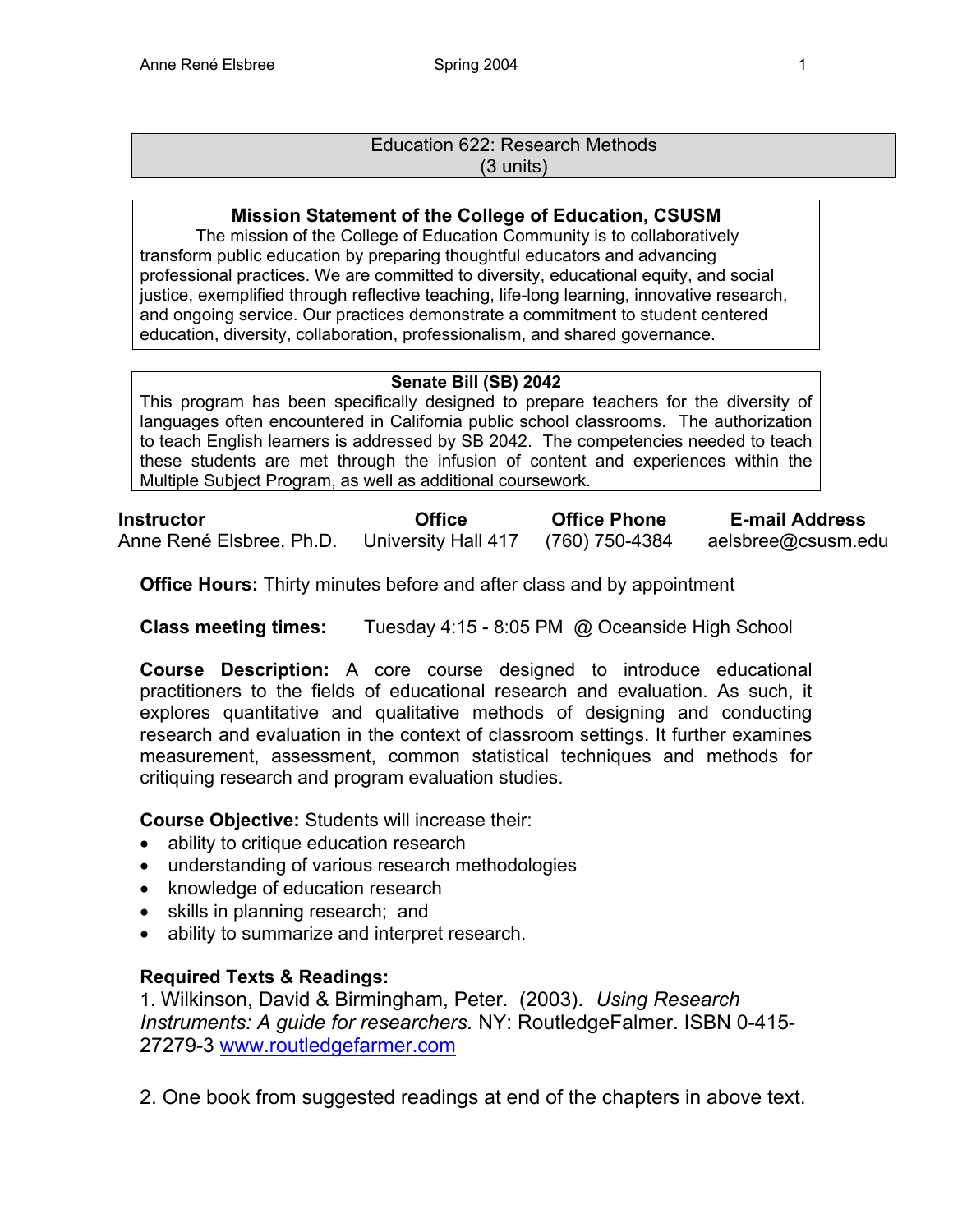- 3. 3-5 research studies on your research method
- 4. 3-5 research studies on your research topic.
- 5. Class reader provided on line. (password: exploration)

## **Recommended Reading:**

- **1.** American Psychological Association. *Publication Manual of the American Psychological Association, 5th Ed. Washington, D.C.: APA.*
- 2. Jaeger, R.M. (Ed.). (1997). *Complementary Methods for Research in Education. (2nd Edition).* Washington D. C.: American Educational Research Association.
- 3. In order to stay updated regarding educational issues that impact learning and instruction, you are urged to read current research publications in the field. Some examples include: *Educational Researcher, American Educational Research Journal, and Journal of Curriculum Theory.* These and similar publications will be very helpful as you complete the assignments for this course.

**Accommodations for Disabilities:** Discuss your needs for limited accommodation with the instructor within the first week of the semester. Students requiring substantial accommodations need to contact Disabled Student Services in order to make the necessary arrangements. Located in Craven Hall, Room 5025A, or reach by phone at (760) 750-4905 or (760) 750- 4909 (TDD users).

**Plagiarism:** All work completed for this class must be of your own design. When relying on supporting documents authored or created by others, cite them clearly and completely using American Psychological Association (APA) style format (APAStyle.org). Failure to credit others and create original work of your own may result in a failing grade.

**Readings:** Reading requirements are critical to productive class discussion and assignments and will need your time and attention. The dates the readings and homework assignments are listed on the calendar indicate the date the readings and homework assignments are due.

**Course Load:** It is expected that for every hour of contact time in a master level course you will complete approximately one hour of work outside of class. Please plan accordingly.

**Professional Demeanor**: Grading will also include a component of "professional demeanor." Students will conduct themselves in ways that are generally expected of those who are entering the education profession. This includes but is not limited to the following: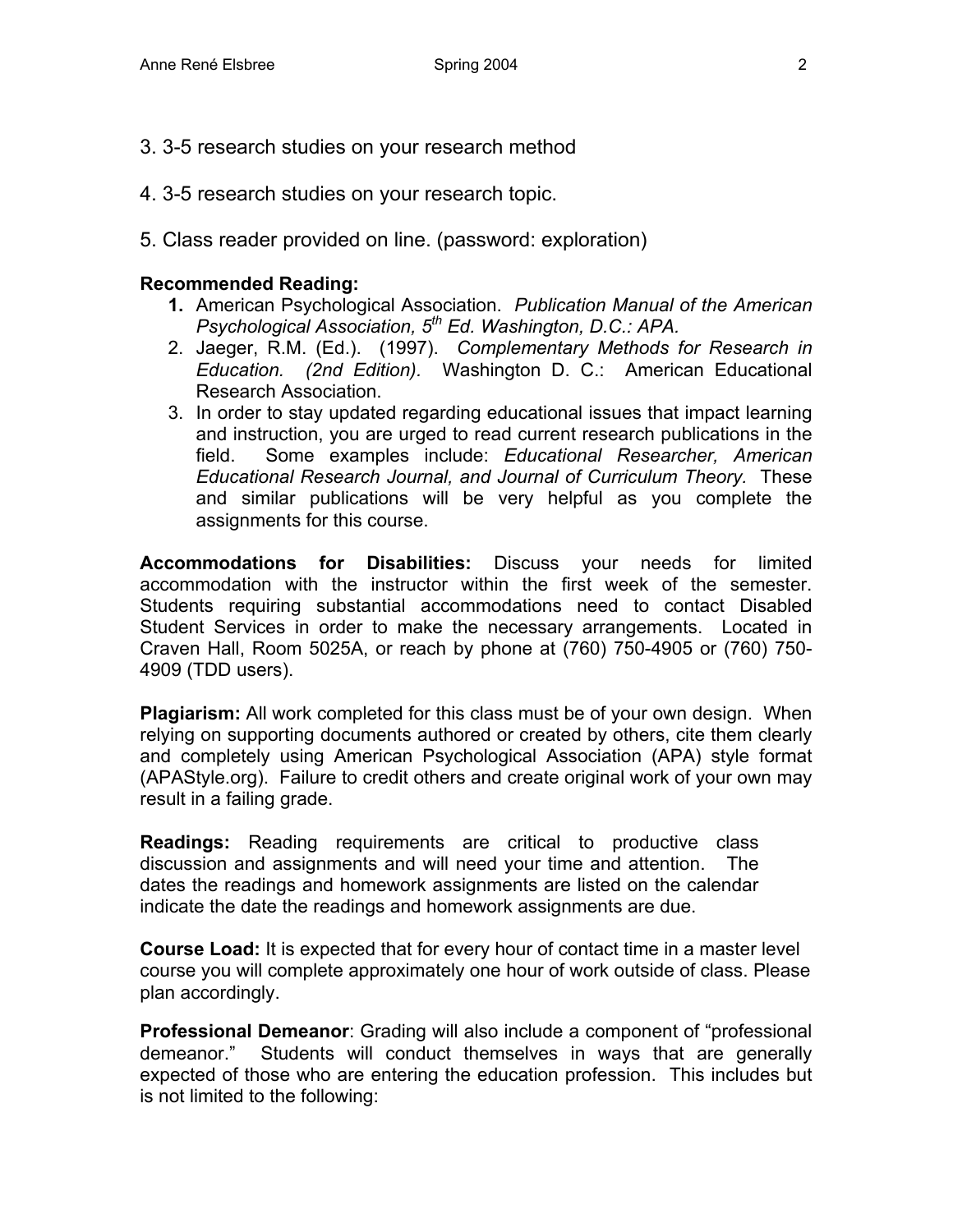- On-time arrival to all class sessions;
- Advance preparation of readings and timely submission of assignments;
- Respectful participation in all settings (e.g., whole group, small group, in/outside of class);
- Carefully considered, culturally aware approaches to solution-finding.

# **Description and Expectation for all 4 Assignments**

Research Methodology Presentation Master Thesis Chapter 1-3 Research Proposal Application **Action Plan** 

# RESEARCH METHODOLOGY PRESENTATION 10 POINTS

Each class member will sign up for one research methodology (one section of the textbook) to present to class using handouts and overheads. The 30-minute presentation must include:

- a *critical* discussion of the **methodology** (verbal presentation)
- 2-3 sample studies of methodology (journal articles) on your research topics (Bring copies for all in class)
- a one page critique of each study/article listed above (Bring copies for all in class)
- a visual representation of how the methodology was used in each of the sample studies (Bring copies for all in class)
- time for discussion of assigned questions (verbal)

# MASTER THESIS CHAPTER 1-3 DRAFTS 30 POINTS (10 points each)

# CHAPTER ONE: DEFINITION OF PROBLEM

This chapter will define the research question/problem or project focus. What issue is to be addressed? Why is this issue critical to the field of education? Explain what you hope to accomplish in your thesis/project. Articulate how this research will fill a need in education and who might benefit from this work.

Definitions of terms must be very clear. Do not assume that your reader knows what you mean when you use educational jargon.

Thoughts for the Writer/Reader for Chapter One:

• Are terms and definitions clear?

 $\frac{1}{2}$ 

- Is it clear what the focus of the research will be? One of two formats should be used: 1) The research shows X, Y, and Z, but it doesn't show
- or 2) This research will help build upon the research of X, Y, and Z by
- Are there a minimum of 5 citations?
- Has the author cited research that represents the field and is supportive of the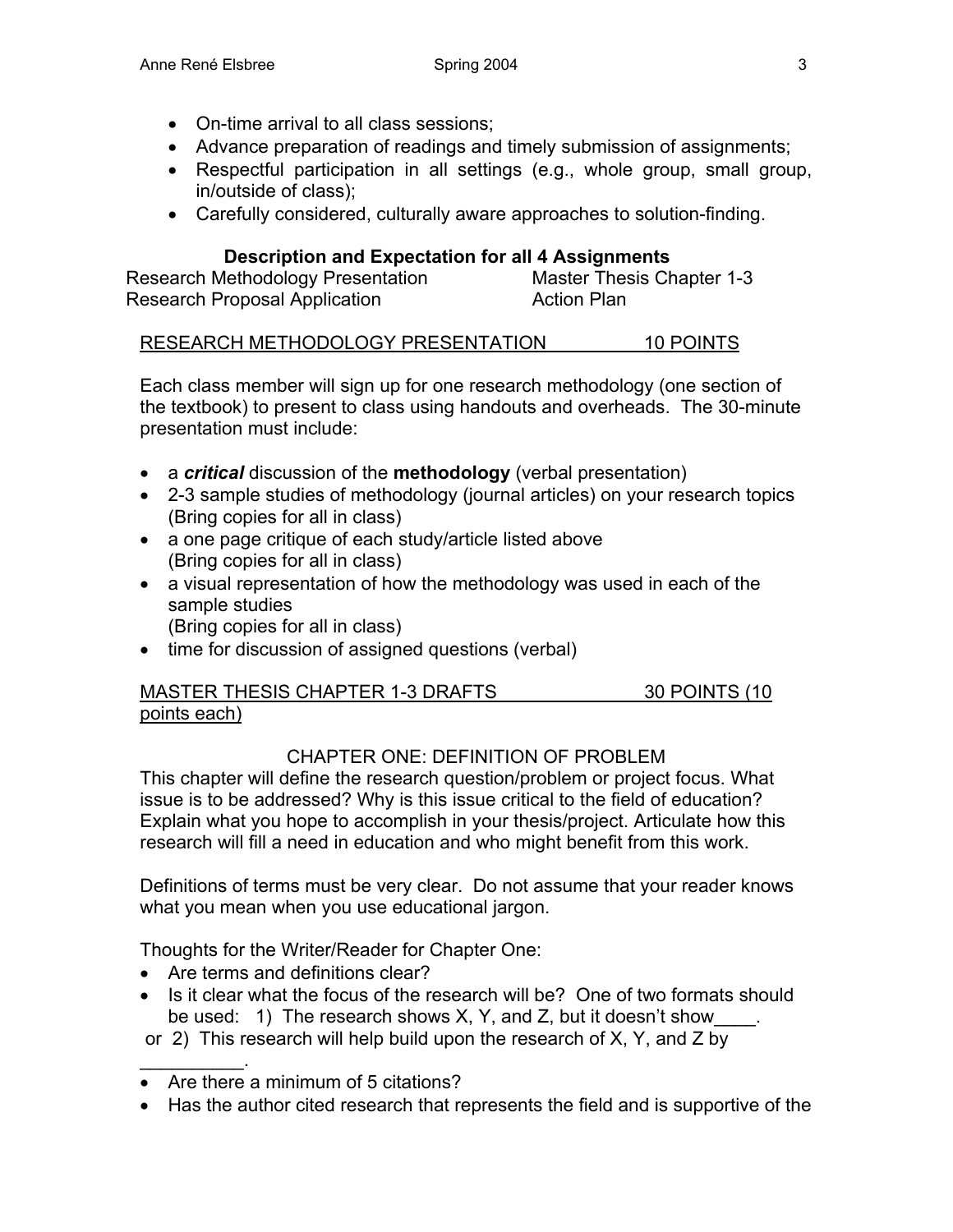research question?

- Is the research question *very* clear? Do you understand exactly what the author hopes to find?
- Is the chapter written in present tense? (With the exception of citations of other research; use past tense or present perfect tense for these--see APA)

# CHAPTER TWO: REVIEW OF THE LITERATURE

This chapter will put the research or project in context with what is already known. Review what is currently known (and not known) about the issue. Where is the field in terms of what is happening with the topic? Put your project/issue into a theoretical context. What theories/ principles are you basing your projection? What are your assumptions? The review of the literature puts the project in perspective and lets the reader know why the project is of significance. It also provides a *critical analysis* of the research.

Thoughts for the Writer/Reader for Chapter Two:

- Is all the research discussed relevant to the question presented in Chapter One?
- Do you understand the essential elements of each research/article cited? Did the author provide information on the methodology, subjects, and conclusions of each research/article? Did the author identify the theoretical framework the research comes out of or is influenced by? Did the author mention strengths and weaknesses of the research?
- Are the majority of the articles from professional, peer reviewed journals?
- Are there any gaps in the research presentation? For example did the author talk about multiple intelligences and not mention work by Howard Gardner?
- Are there transitions between the research projects presented? Does the chapter flow and do the research citations build on each other? Is it clear how the research described in the literature review supports the research for this thesis?
- Is the chapter written in past tense?

# CHAPTER THREE: METHODOLOGY

This chapter describes the research or project designs and data collection. How will the research/project be conducted? What must be done in order for you to accomplish your goals? In the introduction to this section, you must cite research that supports using the methodology you have selected and a clear rationale for using that methodology.

Thoughts for the Writer/Reader for Chapter Three:

- Are descriptions of the methodology specific enough that someone could replicate?
- Is it clear who did what and when? Is it clear how these decisions were made?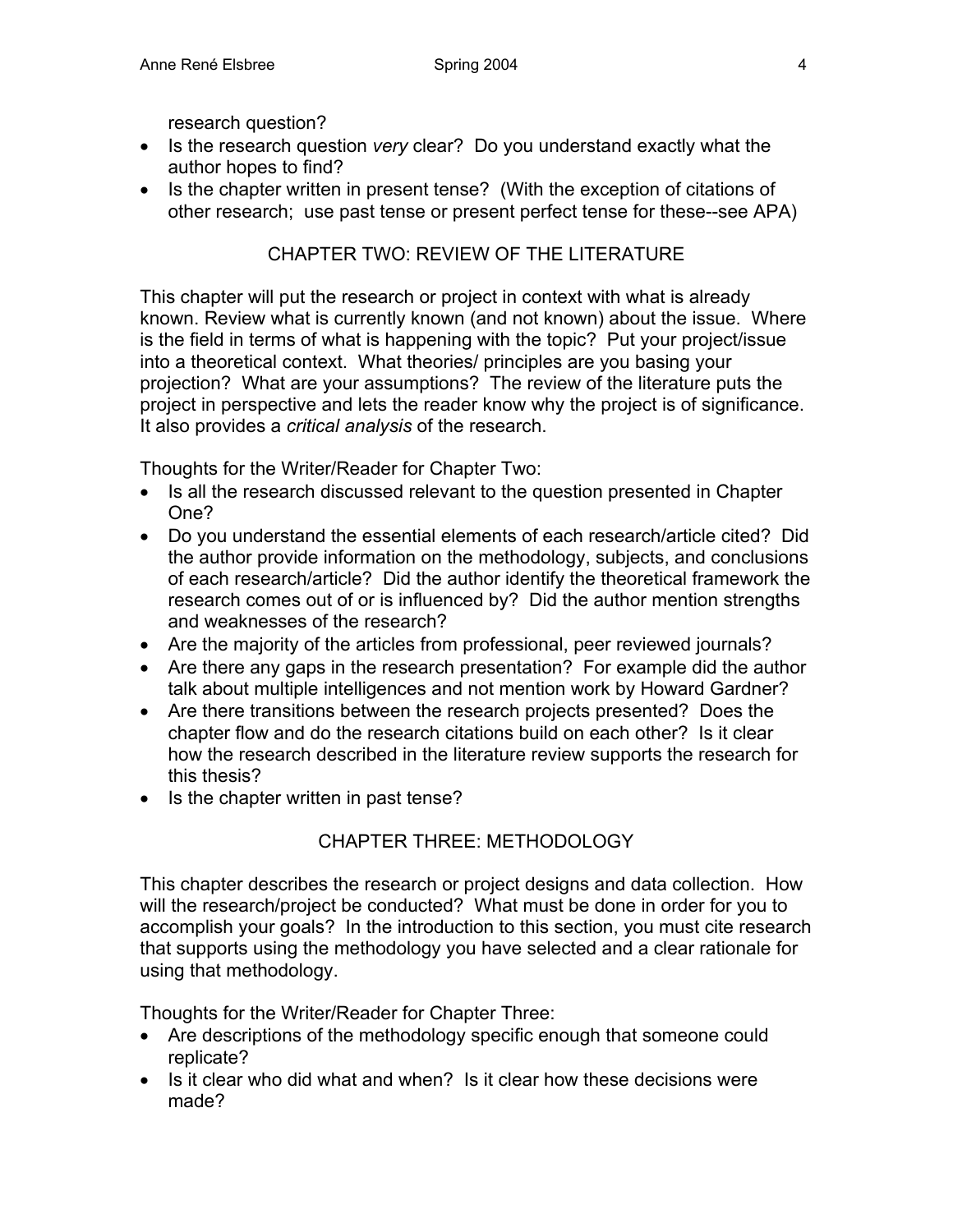- Whenever possible, did the author use examples of classroom scenarios, student work, teacher lesson plans, etc.?
- Are the following addressed: sampling, site, selection, in what ways is the author an insider/outsider with this sample/site data collection, analysis, validity, member checks, reciprocity, human subject review, who benefits/loses, study limitation, usefulness,
- Did the author explain the methodology choice and how the methodology is a good match for the research question?
- Is the chapter written in past tense?
- If a project, did the author list conclusions from the review of literature and list specifically how those conclusions will be implemented into the final project?
- **General Guidelines for Peer Review:**
- APA format should be followed. Read APA for important information on such things as spacing, margins, headings, etc.
- Give the author specific feedback on what you understood and what you didn't understand
- Think about how well the chapter holds together. Does it all seem relevant/necessary? Could any parts be cut? Are there parts that seem floating and need support?
- Is it clear? Does it all make sense? What needs clarification?
- Is there a clear and easy to follow organization? Are large pieces of text broken up? Are there appropriate subheadings?
- Is the theoretical orientation of the writer clear?
- Is there an introduction/preview for each chapter?
- Is there a summary and/or a concluding paragraph? This should be a transition to what will follow.
- Are all necessary terms defined? Assume someone familiar with education will be the reader, but do not assume that they will understand all professional jargon.
- Did the author use spell check?
- Did the author cite properly? Are all citations in the reference page? Anything that is quoted needs a page number. Quotes longer than 40 words are set apart by single spacing and indenting both margins?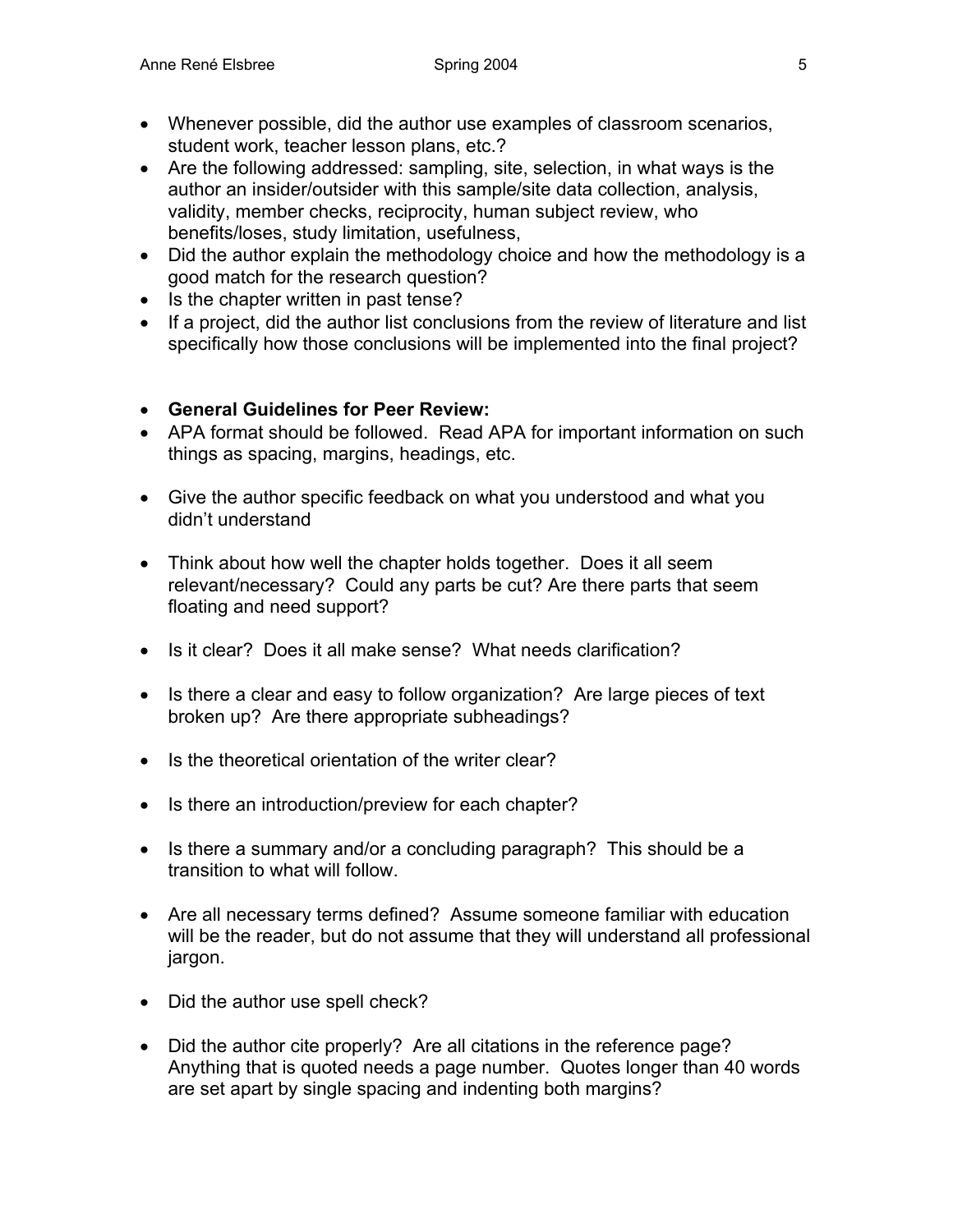- Are there too many or two few quotes? Many times it is preferable to paraphrase and then cite an author.
- Did the author use citations to their full potential, explaining how the citation is important to this study, or did the author just paste a quote in with no or little explanation?
- As much as possible, did the author find the original source and cite them, rather than citing what someone else cited? However, if the author used a secondary source, did he or she follow the guidelines?
- Did the author use proper tense? APA suggests different tenses for different chapters. Chapter 1 is in present tense, Chapter 2 can be present or past, Chapter 3 is in past tense. The main thing to remember is to be consistent within chapters.

| <b>CSUSM RESEARCH PROPOSAL</b> | 30 POINTS |
|--------------------------------|-----------|
|                                |           |

You will need to submit an "Application for Approval for Research" before beginning research.

Your research proposal must include:

- CSUSM research application form (1 page)
- CSUSM research proposal (10 questions)
- Participant consent form/letter

We will begin a draft of your research proposal Session 3 in class. We will also work on the draft again Session# 7.

Your proposal will be due to Dr. Elsbree Session #8 and will be worth 20 points.

To earn 10 more points you must have draft approved and submit the final actual proposal to Internal Review Board (IRB) before Session #11. If you do not submit a proposal to the IRB by Session #11 the highest grade you can earn for this class is a "B".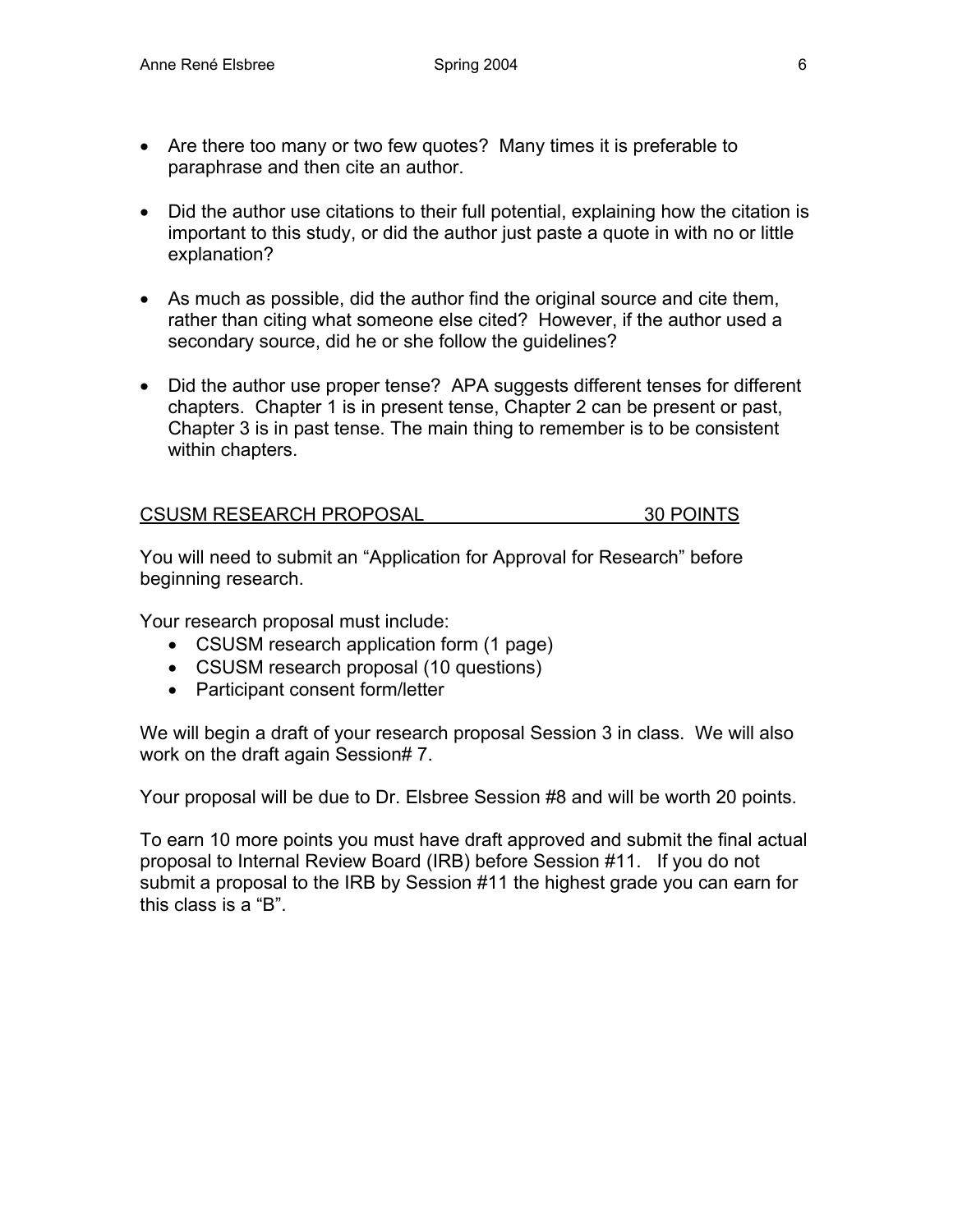# **Application for Approval For Research Involving Human Subjects: Individual Investigator Projects**

Please check CSUSM Human Subjects Guidelines and select all that apply:

| $\square$ Full review*                                                                                                                                                                                                                                                                                                                                                                                                                                                                                                                            | $\square$ Expedited Review                                                                                                                                                                                           |
|---------------------------------------------------------------------------------------------------------------------------------------------------------------------------------------------------------------------------------------------------------------------------------------------------------------------------------------------------------------------------------------------------------------------------------------------------------------------------------------------------------------------------------------------------|----------------------------------------------------------------------------------------------------------------------------------------------------------------------------------------------------------------------|
|                                                                                                                                                                                                                                                                                                                                                                                                                                                                                                                                                   |                                                                                                                                                                                                                      |
|                                                                                                                                                                                                                                                                                                                                                                                                                                                                                                                                                   |                                                                                                                                                                                                                      |
|                                                                                                                                                                                                                                                                                                                                                                                                                                                                                                                                                   |                                                                                                                                                                                                                      |
|                                                                                                                                                                                                                                                                                                                                                                                                                                                                                                                                                   |                                                                                                                                                                                                                      |
|                                                                                                                                                                                                                                                                                                                                                                                                                                                                                                                                                   |                                                                                                                                                                                                                      |
|                                                                                                                                                                                                                                                                                                                                                                                                                                                                                                                                                   |                                                                                                                                                                                                                      |
|                                                                                                                                                                                                                                                                                                                                                                                                                                                                                                                                                   |                                                                                                                                                                                                                      |
|                                                                                                                                                                                                                                                                                                                                                                                                                                                                                                                                                   | Facilities where project will be carried out: __________________________________                                                                                                                                     |
|                                                                                                                                                                                                                                                                                                                                                                                                                                                                                                                                                   |                                                                                                                                                                                                                      |
|                                                                                                                                                                                                                                                                                                                                                                                                                                                                                                                                                   | ,我们也不会有什么。""我们的人,我们也不会有什么?""我们的人,我们也不会有什么?""我们的人,我们也不会有什么?""我们的人,我们也不会有什么?""我们的人                                                                                                                                     |
| Is this submission part of an external grant proposal*? $\Box$ No $\Box$ Yes                                                                                                                                                                                                                                                                                                                                                                                                                                                                      |                                                                                                                                                                                                                      |
|                                                                                                                                                                                                                                                                                                                                                                                                                                                                                                                                                   | If yes, is IRB approval required for consideration of the proposal? $\Box$ No $\Box$ Yes                                                                                                                             |
| If yes, specify the date the IRB must respond to your application: $\frac{1}{\sqrt{2}}$ Mo Day Year                                                                                                                                                                                                                                                                                                                                                                                                                                               |                                                                                                                                                                                                                      |
|                                                                                                                                                                                                                                                                                                                                                                                                                                                                                                                                                   | Estimated beginning and ending dates of project:<br>Sales Contains and the project: Sales Contains and the project: Sales Contains and the project: Sales Contains and the project:  Sales Contains and the project: |
|                                                                                                                                                                                                                                                                                                                                                                                                                                                                                                                                                   |                                                                                                                                                                                                                      |
| Note: Please submit:<br>* Full review - ten (10) copies of this proposal; full review applications must be submitted a<br>minimum of 10 days prior to IRB meetings, the $2^{nd}$ Wed. of each month<br>* Expedited review - four (4) copies of this proposal<br>Copies should be submitted to the Office of Academic Resources (CRA 5210). If you have<br>any questions regarding this form and/or the dates of upcoming IRB meetings, please<br>contact the IRB Chair at x8820. *Proposals seeking external funds must undergo a full<br>review. |                                                                                                                                                                                                                      |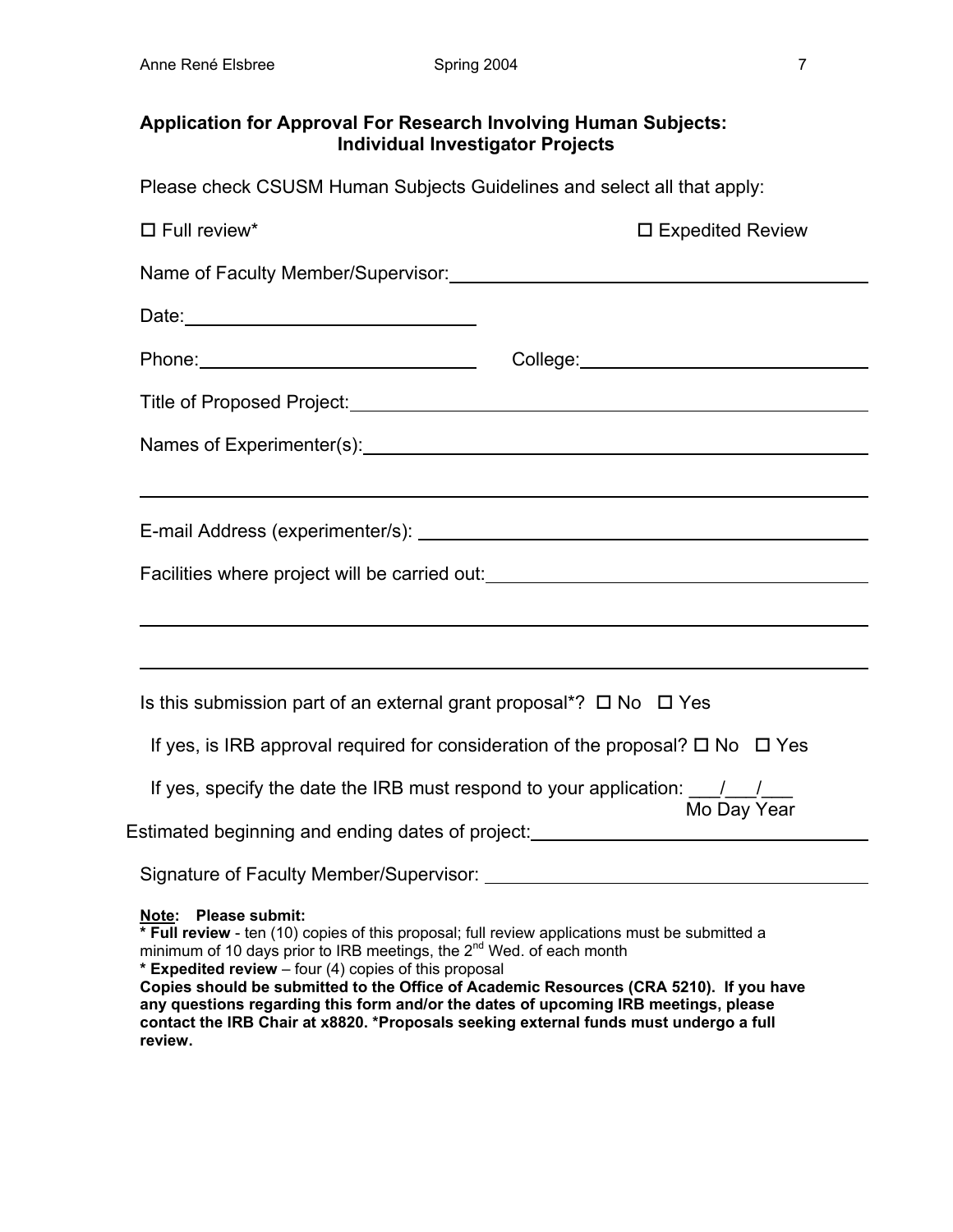### **RESEARCH PROPOSAL**

Please address each of the following questions, on a separate sheet. All 10 points must be addressed, in order. Incomplete applications will be returned to the investigator. Please do not attach a separate research proposal.

### **1. Purpose of project and background.**

*Remember that you are writing for a committee with diverse educational backgrounds. Let us know the question you are trying to answer, how your study will be able to answer it, and why the question is important. This section should be no longer than 2 pages; often a few paragraphs will suffice. Do not cut and paste the literature review out of a research proposal.* 

### **2. Participant population and recruitment procedures.**

*Describe the characteristics of the proposed population, and the methods used to recruit them. If you will be using flyers or advertisements to recruit participants, include them with your application. If you will be recruiting participants through another organization (e.g., medical organizations, hospitals, after-school programs, clubs or societies), please provide a letter of support from the organization. Explain the rationale for including any participants whose ability to give voluntary informed consent may be in question (e.g., children, prisoners, the mentally disabled). Describe the racial/ethnic and gender composition of the sample. If participants will be excluded on the basis of race or gender please provide a clear rationale.* 

#### **3. Details of the procedures to be used.**

*This needs to be detailed enough so that the committee can evaluate for themselves any risks involved in your study. Include verbatim instructions, copies of questionnaires etc. as appropriate.* 

**4. Include a detailed description of the debrief/feedback that will be provided to the participants.**  *Participants should be debriefed about the nature of the study, and any deception that was involved, as soon as possible after their participation. All participants should be given the opportunity to learn the results of the study after it is completed.* 

 **5. Describe any potential risks to the dignity, rights, health or welfare of the human participants.**  *Risks may be both physical and psychological, and include risks of privacy and confidentiality.* 

**6. Describe the safeguards you will use to minimize the risks, including how you will handle confidential information.** 

**7. Assess the benefits of the study, both for the participants and for society in general.** 

**8. Assess the risk benefit ratio.**

#### **9. Describe the qualifications and experience of the experimenters (including student experimenters).**

#### **10. Describe the procedures you will use to obtain informed consent.**

*Justify the use of any deception in your study. If you are using a consent form, attach a copy (see the template consent form on the web site). Separate consents are required if you will be video- or audio-taping participants. If, for methodological reasons, you do not wish to have participants sign a consent form, explain why not, and outline the alternative procedures used to obtain informed consent (e.g., returning an anonymous questionnaire may constitute informed consent, verbal consent may be provided for a telephone interview; see the guidelines on waivers of documentation of informed consent)). Participants should still be given a written information sheet about the study that includes all the information normally on a consent form. If children are involved, describe procedures for obtaining the child's assent, as well as parental consent.*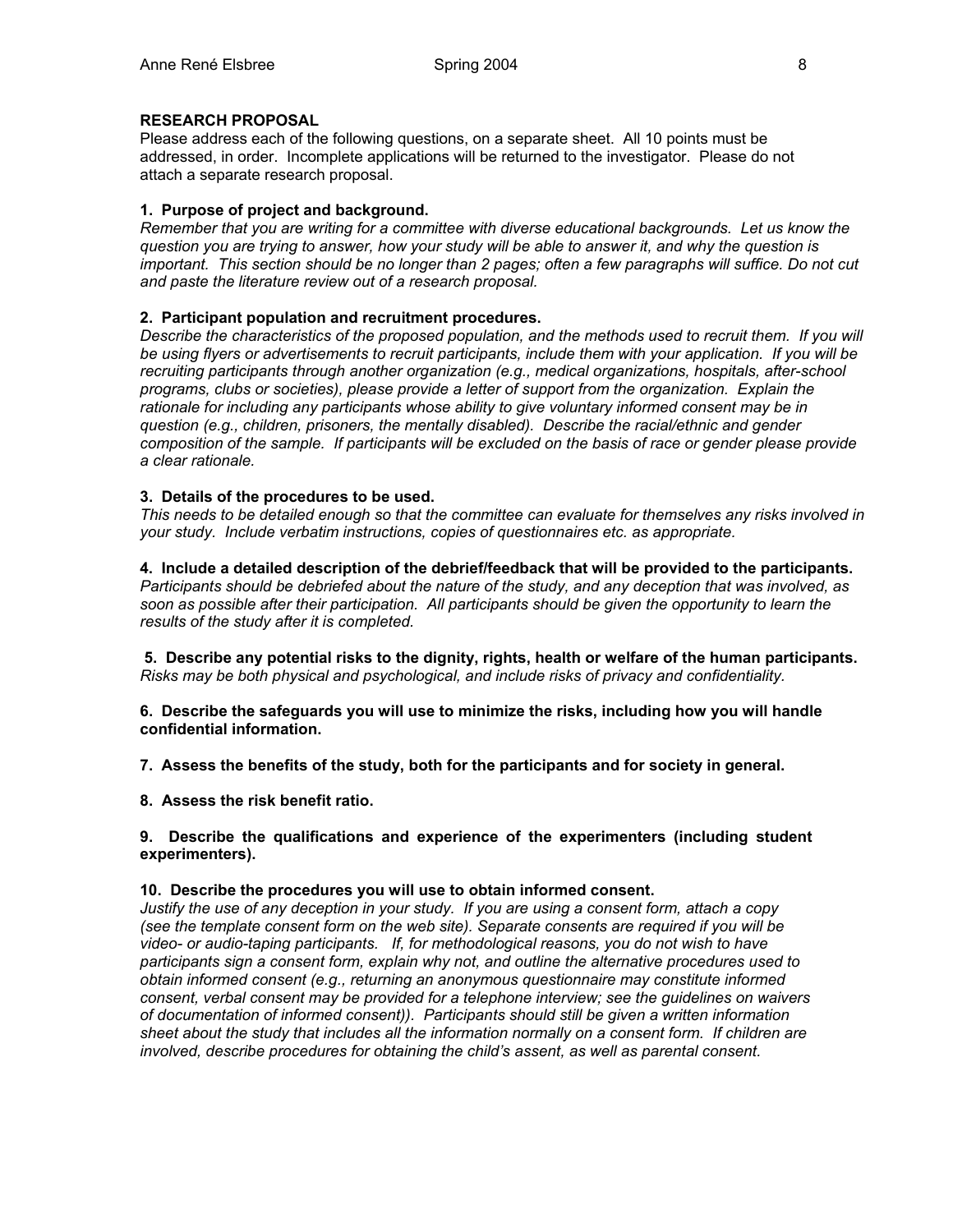# Guidelines on Informed Consent

#### **A. Do I need to obtain informed consent?**

Informed consent is a dialog between the researcher and participant about the nature of the research, its risks and benefits, and the participant's rights. It is an ongoing process that may occur at several points during the research, and not just at the beginning. Informed consent is a basic right of research participants. However, the IRB may waive the requirement for informed consent in special circumstances. A waiver of informed consent may be issued if

a) The research is exempt from IRB review and it is not practically possible to obtain informed consent. Examples include observational research of public behavior, or archival research of publicly-available data;

b) The research involves only the assessment of activities that are not voluntary. This is most common in educational research, in which the research activity involves only participation in regular classroom activities. Informed consent is required for those portions of the research that are voluntary. It is also required if the participants could be identifiable in any way in any published report of the research. For example, if samples of student journals were to be included in a Master's thesis, students (and their parents if appropriate) would provide informed consent; or

c) It is necessary to withhold some information from participants for scientific reasons. If you are using deception in your research, participants should still consent to as much of the research as is possible, the deception be justified by the benefits of the research, the procedures do not include any greater risk than that to which participants have consented, and the deception is revealed at the earliest possible time.

All other research requires informed consent.

#### **B. Do I need a consent form?**

The consent form is the documentation of informed consent. The consent form provides documentation both for the researcher and the participant. In some cases, the requirement for documentation of informed consent may be waived. In all cases, participants should still receive a written statement from the researcher that includes all the components of informed consent. A waiver of documentation of informed consent may be issued if

a) The research involves no greater than minimal risk, and it is not practical to obtain documentation of informed consent. Examples are telephone interviews or anonymous surveys. In the case of a telephone interview, participants should still provide informed consent orally, and have the option of receiving a written statement in the mail. For anonymous surveys, participants consent by returning the survey. However, they should still have a cover letter to keep that includes all the components of informed consent.

b) The research involves greater than minimal risk, but the primary risk involves confidentiality, and the consent document would link the participant to their data. For example, in survey or interview research on sensitive topics, participants may not want any document to exist that links them to the research. In these cases, a signed consent form may be optional, and the wishes of the participant govern. The participant should still receive a copy of the consent form for their own records.

#### **C. What needs to be included on the consent form?**

Many investigators have asked if we have a standard CSUSM Consent Form. We have found that individual projects often require different types of consent, and that a standard form is not practical, although we include a model that works for some projects on our website. However, we offer you here a checklist to help you be sure that your consent form has all the necessary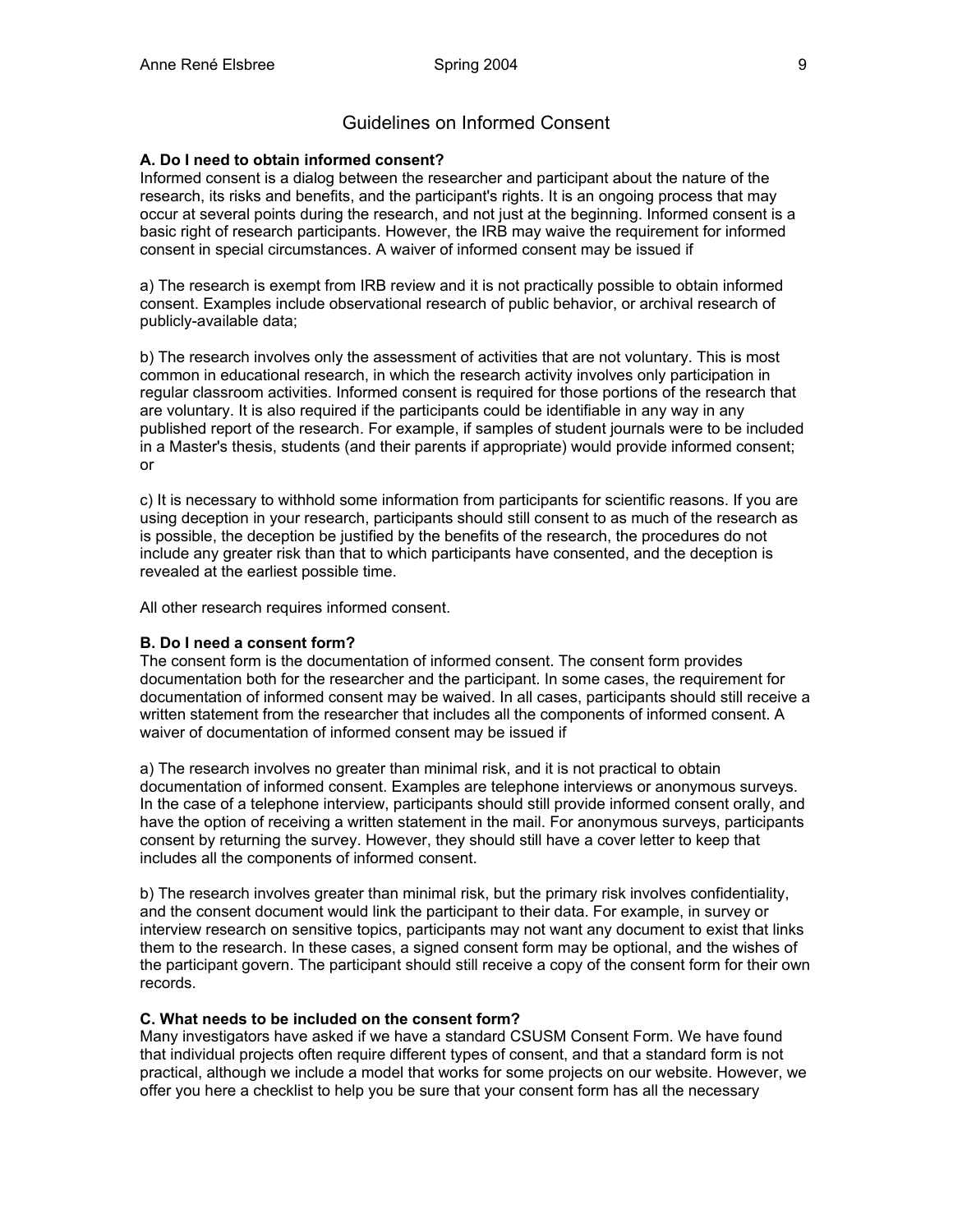requirements. Some types of research may require other components of informed consent - see the CSUSM Policy on Research Activities Involving Human Subjects.

\_\_\_\_\_ On CSUSM letterhead, or says CALIFORNIA STATE UNIVERSITY SAN MARCOS at the top.

Is written in language that is easy for your subjects to understand.

\_\_\_\_\_ Indicates that the project involves research, and describes the overall purpose of the research.

Describes the procedures that your subjects are agreeing to.

Describes any known risks to the participant.

Describes any direct benefits to the participant as a result of being in the study.

Describes any compensation that will be received as a result of participation (note compensation is different than a direct benefit of the research).

Includes a statement that research participation is voluntary, and that participants may withdraw at any time without penalty.

Includes a statement about the confidentiality of the results, and the way the results will be shared (e.g., will be presented at scientific meetings, shared with an organization etc). Avoid statements like "confidentiality will be maintained to the extent provided by law"unless you know what that extent is, and are prepared to explain it to your subjects if they ask.

Includes the statement "The researcher has answered any questions I have at this time". Avoid statements like "The researcher has fully explained the procedures to me" (your participant doesn't know if you have fully explained the procedures or not).

Includes contact information for the researcher and their supervisor (if the researcher is a student), whom participants can contact if they have questions about the research .

Includes the statement "Questions about your rights as a research participant can be directed to the Chair of the Institutional Review Board at (760) 750-8820.

Includes explicit permission to photograph, audiotape, or videotape participants, and explains what will become of those images.

Is signed and dated by the participant and the researcher.

#### **D. How do I do a consent form with children?**

Individuals under the age of 18 cannot legally consent to participate in research. Therefore, a parent or legal guardian must supply consent. However, the child should be involved in the consent process to the extent that is appropriate for their age. At a minimum, children should be told that research is voluntary, and their verbal assent to participate should be obtained. With older children, a written assent document may be beneficial, with the understanding that it does not replace parental consent.

#### **E. What if I need to translate a consent form?**

Federal regulations require that informed consent be provided in language that is understandable to the participant. Thus, if a participant (or parent of child participant) does not read in English, a translated consent form is required. The IRB should be provided with the English consent form, the translated consent form, and a back-translation of the consent form along with documentation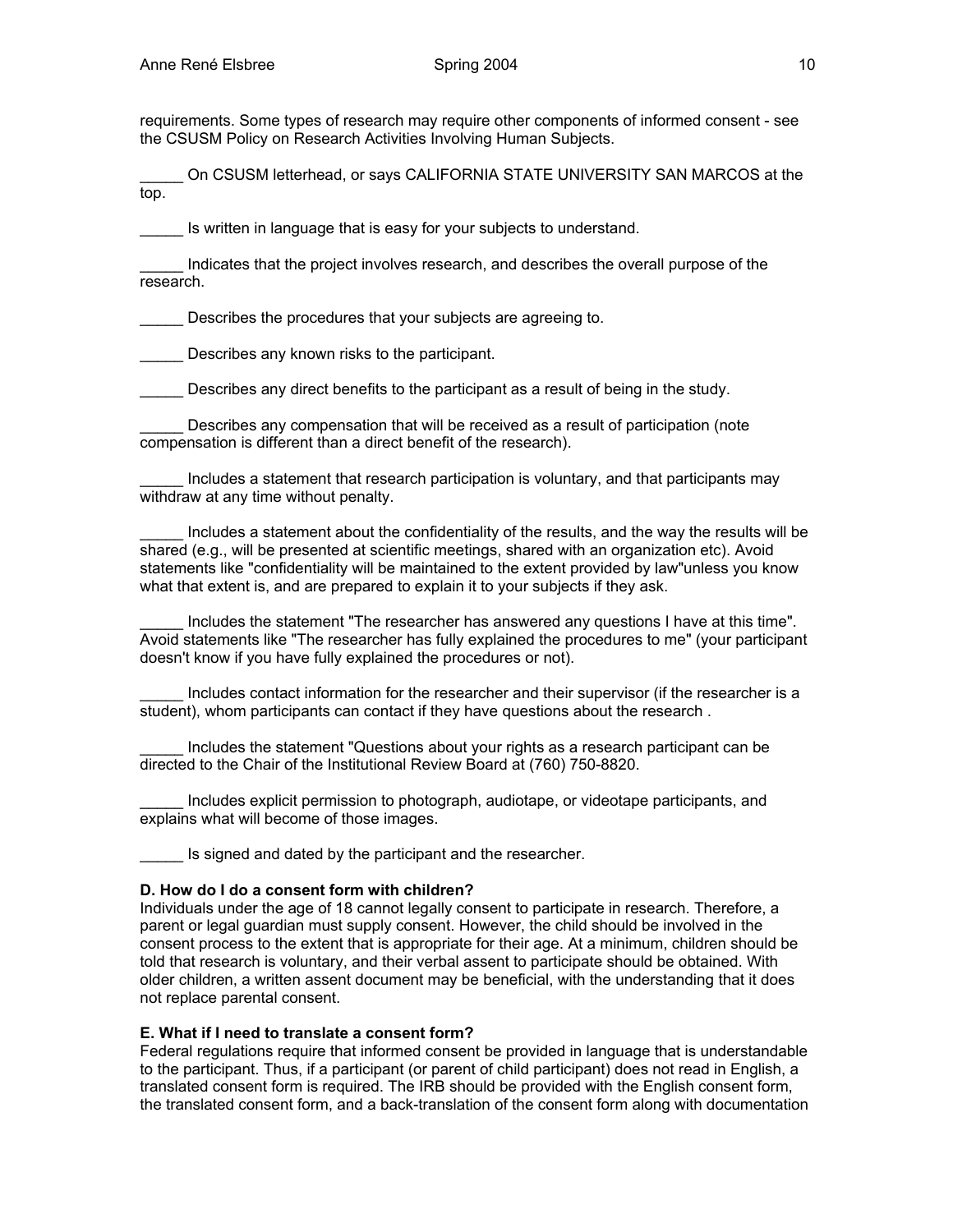of the credentials of the translator. Investigators are free to do their own translation if they are able, however, the back-translation should be done by a qualified translator. (The National Latino Research Center may be able to assist with Spanish translations.) http://www.csusm.edu/research/InformedConsent\_FAQ.htm

# ACTION PLAN 5 POINTS

For the final (Session #12) you will give a 5-minute presentation of your research and articulate the action plan you will follow to complete your research.

To prepare for this address the following questions:

- Where are you in the research process? What is completed and what still needs to be done?
- Outline your research agenda
- What is you next course of action?
- What is your timeline?
- What obstacles are in your way?
- How might you work through/around any possible obstacles?
- When did/will you submit your research proposal to the IRB?
- Have you chosen an advisor? Who?
- Have you chosen the rest of your thesis committee?
- When will you submit your Chapter1, 2, &/or 3 to your advisor?
- Do you have a peer group to continue to serve as a writing group for your master project completion? If not start to identify who might be useful to you in this process. And approach them before the end of this class. *Your best support during this process will be your peers.*

# **Please note assignments are due whether or not you are present in class that day.**

# **No late assignments accepted unless arrangements are made PRIOR to due date.**

**All assignments must be submitted by April 20, 2004.** 

**While this syllabus is carefully planned, it may be modified at any time in response to the needs and interests of the class.**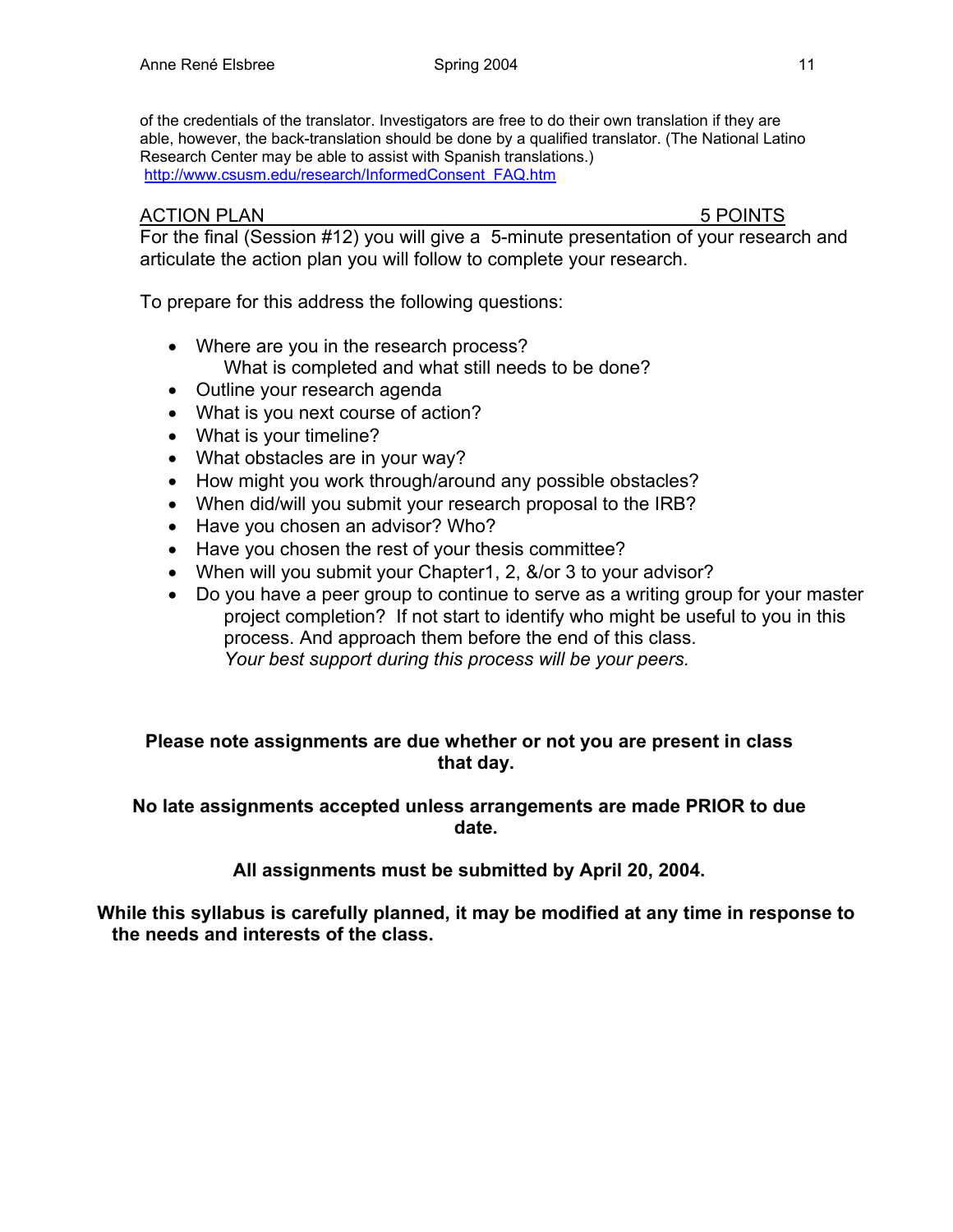**College of Education Attendance Policy:** Due to the interactive nature of courses in the College, and the value placed on the contributions of every student, students are expected to prepare for, attend, and participate in all classes. For extenuating circumstances contact the instructors **before** class is missed, and make arrangements to make up what was missed. At minimum, a student **must attend more than 80% of class time**, or s/he may not receive a passing grade for the course. If a student misses two class sessions or is late (or leaves early) for more than three sessions, the highest possible grade earned will be a "C". **Notification of absences does not allow students to assume they are automatically excused.** 

| student's name printed              |                                                             |                          | email                        |
|-------------------------------------|-------------------------------------------------------------|--------------------------|------------------------------|
| signature                           | date                                                        |                          | cell phone<br>home phone     |
|                                     | Attendance/Participation/Artifact & Assignment Grade (20 %) |                          |                              |
| 2/3                                 | 3/2                                                         | 3/25                     | 1 free absence or            |
| #1                                  | #5                                                          | #9 Thur<br>@CSUSM        | 2% extra credit for          |
| 2/10                                | 3/9                                                         | 4/17                     | perfect attendance           |
| #2                                  | #6                                                          | #10                      |                              |
|                                     |                                                             |                          | See above ^ for more         |
| 2/17                                | 3/16                                                        | 4/20                     | information                  |
| #3                                  | #7                                                          | #11                      |                              |
| 2/24<br>research $@$                | 3/23                                                        | 4/27                     | / 20%<br>Attendance          |
| #4<br>Kellogg Library               | #8                                                          | #12                      |                              |
|                                     |                                                             |                          | <b>Professional Demeaner</b> |
|                                     |                                                             |                          | 15%                          |
| <b>Assignments</b>                  |                                                             | <b>Session Due Dates</b> | Percentage                   |
| <b>Research Method Presentation</b> |                                                             | <b>TBA</b>               | / 10 %                       |
|                                     | Research Chapter1 (Define Problem) Session 2, 3, & 4        |                          | $/10\%$                      |
|                                     | Research Chapter 2 (Literature Review) Session 5, 6, &7     |                          | 110%                         |
|                                     | Research Chapter 3 (Methodology)                            | Session 6, 7, & 8        | $/10\%$                      |
| <b>IRB Proposal Drafts</b>          | (Draft must be approved before submitting IRB to CSUSM)     | Session 3, 7, & 8        | / 20 %                       |
| Submit IRB                          |                                                             | Session 11               | / 10 %                       |

| Action Plan  | (Final) | 5 %<br>Assignments<br>/ 75 % |  |
|--------------|---------|------------------------------|--|
| <b>Total</b> |         | $1100 \% =$<br>Grade         |  |

# **Course Grading & Evaluation** (no plus or minus grades)<br>90-100 pts = A 80-89 pts = B 70-79 pts = C

 $0-69$  pts = No Credit (The only way to earn an A is to submit an IRB to CSUSM by April  $20<sup>th</sup>$ )